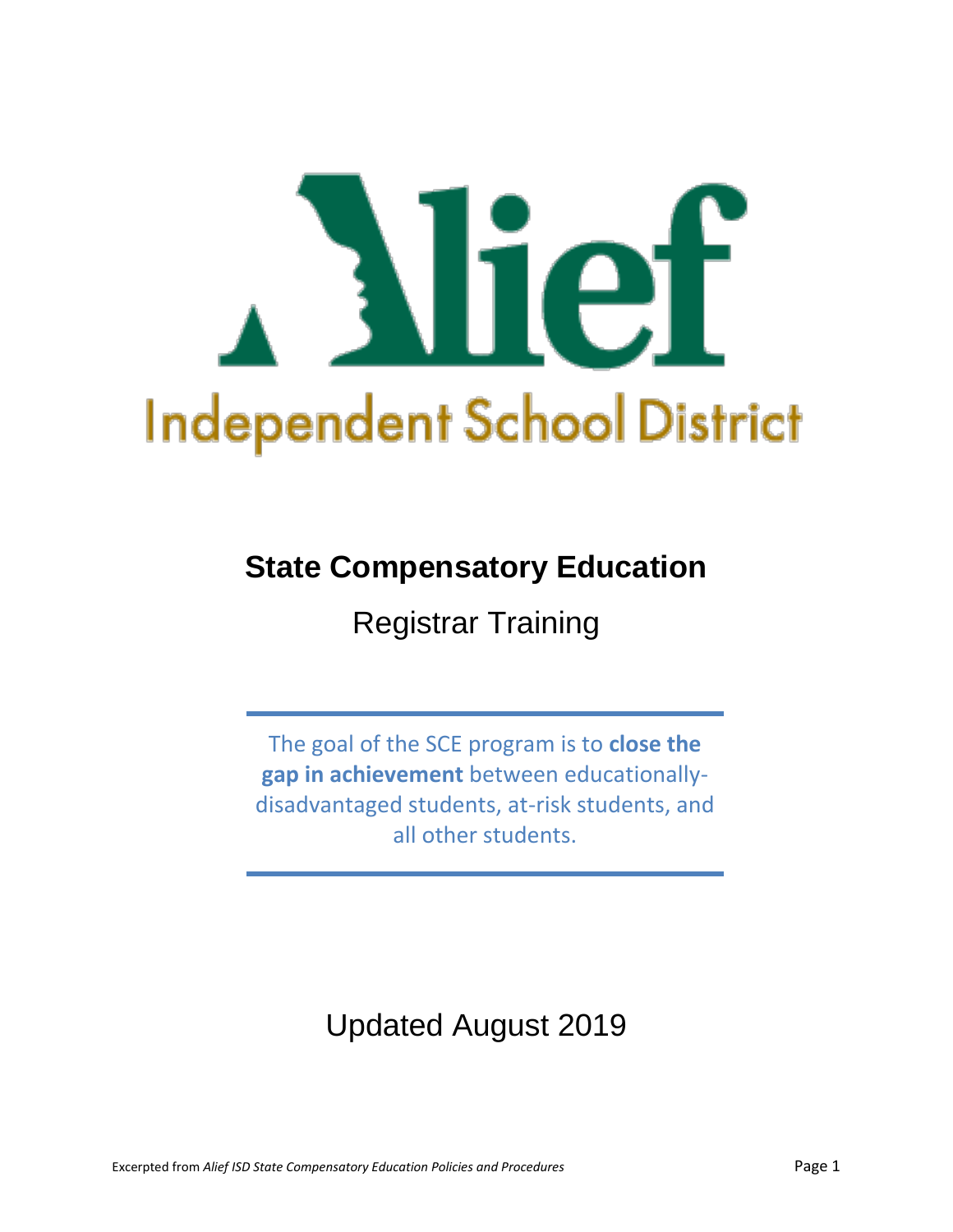### **State At-Risk Criteria**

| Student is:                                                                                                      | Source of Info |  |
|------------------------------------------------------------------------------------------------------------------|----------------|--|
| 1. Is in pre-kindergarten, kindergarten, or grades 1, 2, or 3 and did not perform satisfactorily on a readiness  |                |  |
| test or assessment instrument administered during the current school year.                                       |                |  |
| Check all that apply. Student did not perform satisfactorily on:                                                 | Campus         |  |
| □ CIRCLE Assessment (PK)<br>□ Other reading assessment: _______                                                  |                |  |
| $\Box$ Istation Indicators of Progress (ISIP) (K-3)                                                              |                |  |
| 2. Is in grades 7, 8, 9, 10, 11, or 12 and did not maintain an average equivalent to 70 (on a scale of 100) in   |                |  |
| two or more subjects in the core curriculum (Language Arts, Math, Science, Social Studies) during the            | <b>MIS</b>     |  |
| previous semester or currently.                                                                                  |                |  |
| 3. Was not advanced from one grade level to the next for one or more school years (i.e., retained).*             | <b>MIS</b>     |  |
| 4. Didn't perform satisfactorily on an assessment administered under TEC Subchapter B, Chapter 39, and           |                |  |
| who hasn't in the previous or current school year subsequently performed on that instrument or another           |                |  |
| appropriate instrument at a level equal to at least 110% of the level of satisfactory performance on that        |                |  |
| instrument. Check all that apply. Student did not pass:                                                          | <b>MIS</b>     |  |
| □ STAAR Reading<br>$\Box$ STAAR / EOC Math<br>$\Box$ STAAR Writing                                               |                |  |
| $\Box$ STAAR / EOC ELA<br>□ STAAR / EOC Science<br>□ STAAR / EOC Social Studies                                  |                |  |
| 5. Is pregnant or is a parent.                                                                                   | <b>MIS</b>     |  |
| 6. Has been placed in an alternative education program in accordance with TEC §37.006 during the                 | <b>MIS</b>     |  |
| preceding or current school year.                                                                                |                |  |
| 7. Was expelled in accordance with TEC §37.007 during the preceding or current school year.                      | <b>MIS</b>     |  |
| 8. Is currently on parole, probation, deferred prosecution, or other conditional release.<br><b>Campus</b>       |                |  |
| 9. Was previously reported through PEIMS to have dropped out of school.                                          | <b>MIS</b>     |  |
| 10. Is of limited English Proficiency (LEP), as defined by TEC §29.052.**<br>MIS/ESL Staff                       |                |  |
| 11. Is in the custody or care of the Department of Protective and Regulatory Services or has during the          |                |  |
| current school year, been referred to the department by a school official, officer of the juvenile court, or law | Campus         |  |
| enforcement official.                                                                                            |                |  |
| 12. Is homeless, as defined by the McKinney-Vento Act.                                                           | Liaison/MIS    |  |
| 13. Resided in the preceding school year or resides in the current school year in a residential placement        |                |  |
| facility in the district, including a detention facility, substance abuse treatment facility, emergency shelter, | Campus         |  |
| psychiatric hospital, halfway house, cottage home operation, specialized child-care home, or general             |                |  |
| residential operation, or foster group home.                                                                     |                |  |
| 14. Has been incarcerated or has a parent or guardian who has been incarcerated, within the lifetime of          | Campus         |  |
| the student, in a penal institution.                                                                             |                |  |

\* Once retained, the student remains at-risk of dropping out of school for the remainder of his/her public school education. Students who are held back in kindergarten at the documented request of a parent are not considered at risk.

\*\* Students labeled at-risk because of LEP status will be monitored by the LPAC committee.

Excerpted from Alief ISD State Compensatory Education Policies and Procedures **Page 2** Page 2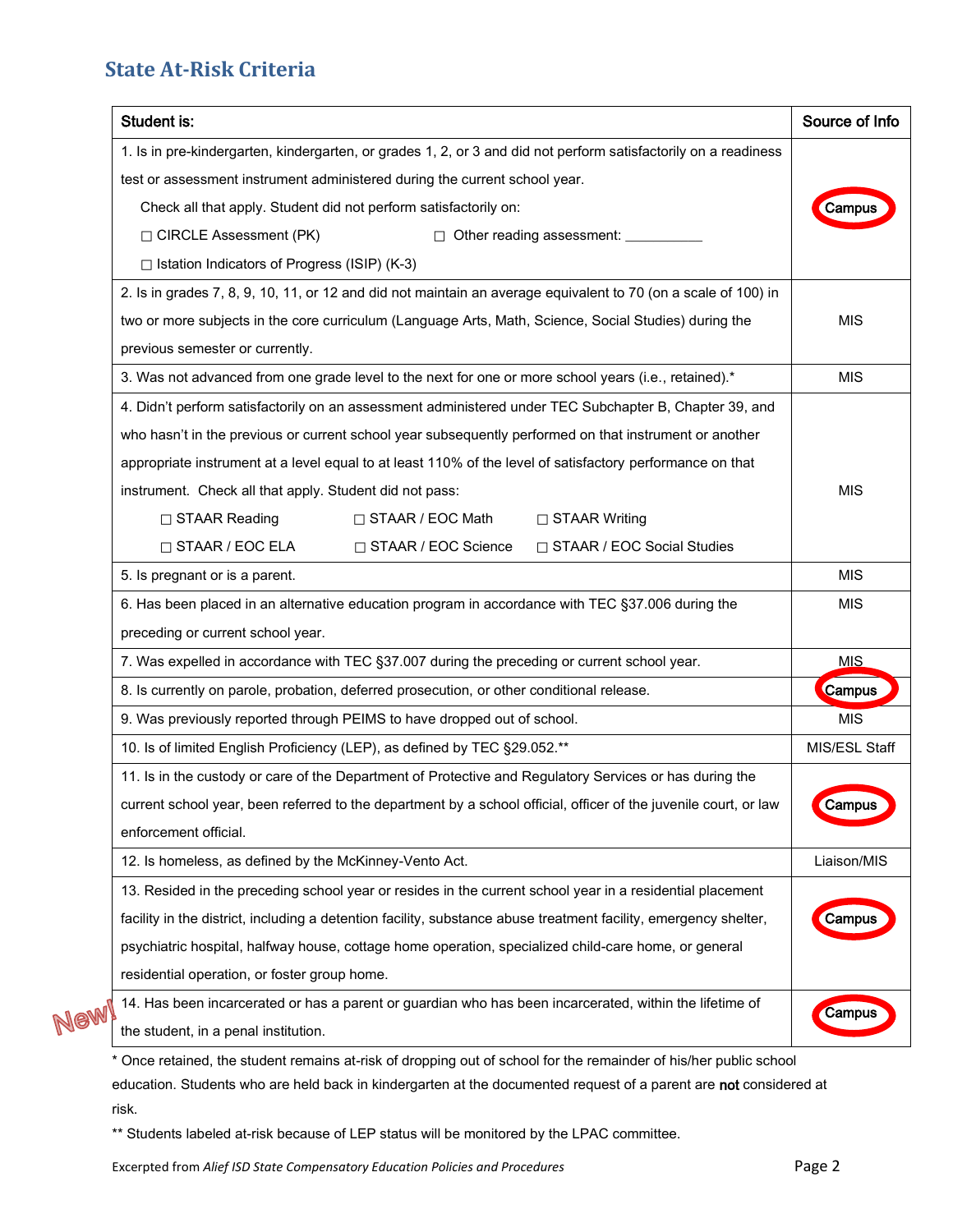## **Running At-Risk Report**

To obtain an At-Risk Report, go to the following location in eSchoolPlus:

#### **Cognos Reporting – Alief Reports – Registration Center – At-Risk Report**

Select your building code, select all for grades and house teams, and select active and inactive students. This will give you a report of at-risk students for your entire building. If you prefer to run separate reports for each grade level, regenerate the report by grade or as needed. After all selections are entered, click on Finish to generate the report.

| eSchoolPLus+                                                                                                                                                                                                                           | <b>AliefESP DB</b>                                                                                                                                                                         |                                                                                                                                                                                                                                                                                                                                                |  |  |  |  |
|----------------------------------------------------------------------------------------------------------------------------------------------------------------------------------------------------------------------------------------|--------------------------------------------------------------------------------------------------------------------------------------------------------------------------------------------|------------------------------------------------------------------------------------------------------------------------------------------------------------------------------------------------------------------------------------------------------------------------------------------------------------------------------------------------|--|--|--|--|
|                                                                                                                                                                                                                                        |                                                                                                                                                                                            |                                                                                                                                                                                                                                                                                                                                                |  |  |  |  |
| IBM Cognos Viewer - At Risk Report                                                                                                                                                                                                     |                                                                                                                                                                                            | Kessler, Karla Log On v   A + About IBM                                                                                                                                                                                                                                                                                                        |  |  |  |  |
| Add this report v<br>Keep this version<br>强▼<br>冨<br>+<br>卡<br>$\triangleright$<br>٠<br><b>At Risk Report</b>                                                                                                                          |                                                                                                                                                                                            |                                                                                                                                                                                                                                                                                                                                                |  |  |  |  |
| <b>Building (Optional)</b><br>$\boxed{1}$<br>$\Box$ 2<br>$\Box$ 3<br>$\frac{1}{\Box}$ 5<br>$\Box$ 11<br>$\Box$ 12<br>$\Box$ 41<br>$\Box$ 42<br>$\Box$ 43<br>$ \mu$<br>Select all Deselect all<br>Current Status (Optional)<br>$\Box$ A | Grade (Optional)<br>$\Box$ 01<br>$\Box$ 02<br>$\Box$ 03<br>$\Box$ 04<br>$\Box$ 05<br>$\Box$ 06<br>$\Box$ 07<br>$\Box$ 08<br>$\Box$ 09<br>$\Box$ 10<br>$\sim$ 11<br>Select all Deselect all | House Team (Optional)<br>$\Box$ <blank><br/><math>\Box</math> 6A<br/><math>\Box</math> 6BLCK<br/><math>\Box</math> 7A<br/><math>\Box</math> 7B<br/><math>\Box</math> 7BLCK<br/><math>\Box</math> 7C<br/><math>\Box</math> 7GOLD<br/><math>\Box</math> 7GRN<br/><math>\Box</math> 7RED<br/><b>THE PETEM</b><br/>Select all Deselect all</blank> |  |  |  |  |
| $<$ Back<br>Next<br>Finish<br>Cancel                                                                                                                                                                                                   |                                                                                                                                                                                            |                                                                                                                                                                                                                                                                                                                                                |  |  |  |  |

Based on the information in the student's file, the report will list values that determine if the student will be reported through PEIMS as At-Risk. The campus will need to review the report to determine whether any students need to have updates recorded to calculate them as At-Risk. After all updates are performed for students, rerun the report to generate a current At-Risk report.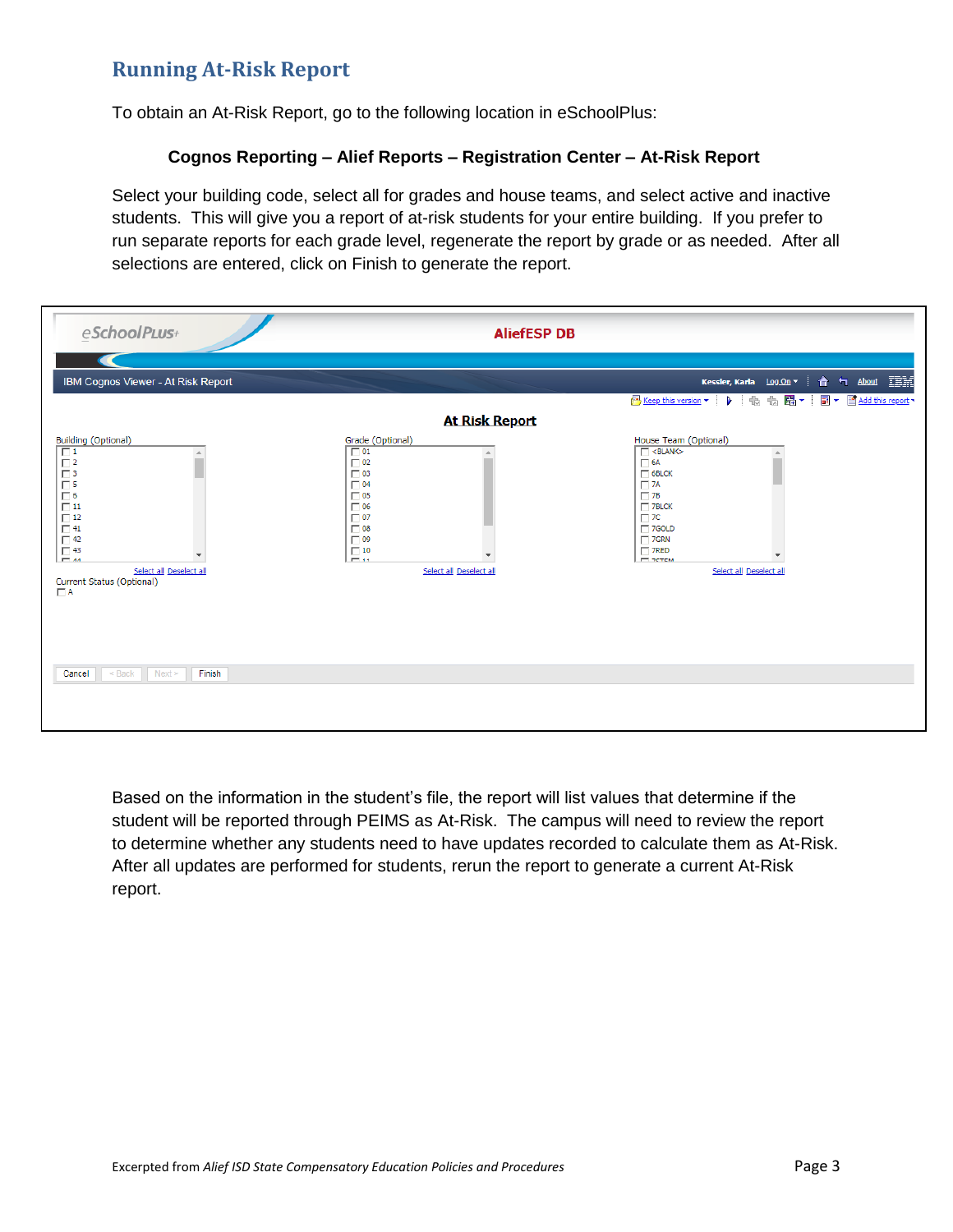# **At-Risk Processing in eSchool Plus**

MIS will run an automatic utility in eSchoolPlus that will update students as At-Risk based on data already on file for a student or data entered manually by campus personnel. This will update the At-Risk value from No to Yes for PEIMS reporting. It only takes one selected at-risk value to become At-Risk.

Below is a screen shot of the At-Risk screen, located in the student's Registration.

#### **Registration>Entry & Reports>Student District Defined> At-Risk**

Following the screen shot is a list for MIS generated entries and campus manual entries.

| ▲ At Risk                              |                     |                                        |           |  |
|----------------------------------------|---------------------|----------------------------------------|-----------|--|
| ▲ At Risk Fields                       |                     |                                        |           |  |
| <b>Not Promoted</b>                    | N                   | <b>Readiness Test</b><br>(Grades PK-3) | Y         |  |
| <b>Pregnant/Parent</b>                 | ${\sf N}$           | Parole, Probation                      | N         |  |
| <b>AEP Placement</b>                   | N                   | <b>CPS Referrals</b>                   | ${\sf N}$ |  |
| <b>Expelled</b>                        | ${\sf N}$           | <b>Residential Facility</b>            | ${\sf N}$ |  |
| <b>Failed Courses</b><br>(Grades 7-12) | ${\sf N}$           | Has been<br><b>Incarcerated</b>        | ${\sf N}$ |  |
| <b>LEP</b>                             | <b>Not Assigned</b> |                                        |           |  |
| <b>Previous Dropout</b>                | N                   |                                        |           |  |
| <b>Homeless</b>                        | N                   |                                        |           |  |
| <b>Assessment</b><br><b>Instrument</b> | ${\sf N}$           | <b>At Risk</b>                         | Yes       |  |

#### **MIS generated entries (campus should check new enrollees):**

Not promoted LEP Pregnant/Parent **Previous Dropout** AEP Placement **Homeless** Expelled **Assessment Instrument** Failed Courses (Grades 7-12)

#### **Manual entries entered at campus:**

# **Readiness Test (Grades PK-3) CPS Referrals Incarceration**

**Residential Facility** 

**There is no reason for staff at the campus to update the At-Risk Indicator. The At-Risk Indicator updates on a routine time schedule by the MIS utility.**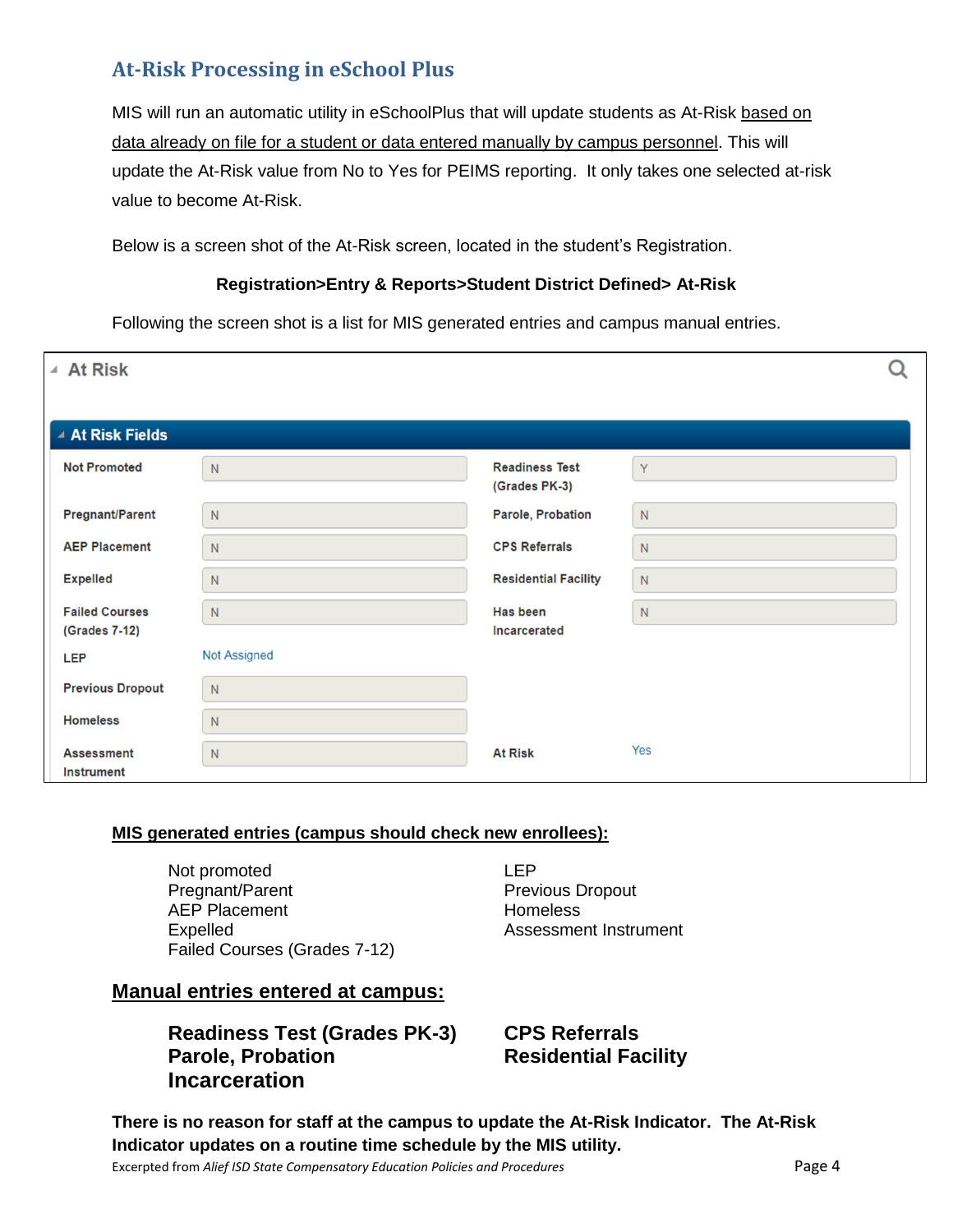# **Timeline**

#### August – Ongoing

 Use At-Risk Student Information Sheet to help determine at-risk status for new enrollees.

#### **September**

- Document lack of readiness such as CIRCLE Assessment for PK, Istation Indicators of Progress (ISIP) reports for K-3, or other reading assessment. When students are reassessed to evaluate progress, those students who were not demonstrating readiness but who are now on target should be exited from their at-risk status on the readiness criterion.
- Run At-Risk report and review student eligibility.
- Update at-risk eligibility in eSchool Plus.

#### **October**

- Continue to review and update at-risk information in eSchool Plus.
- Run At-Risk report in mid-October. Review student eligibility and look for missing students.
- Make sure all eligible students are correctly coded in eSchool Plus prior to the PEIMS snapshot date on the last Friday of October.

#### November

- Continue to review and update at-risk information in eSchool Plus.
- Review PEIMS error report to determine cause of coding errors (report will be provided by MIS) and make corrections in eSchool Plus.

#### December/January

Continue to review and update at-risk information in eSchool Plus.

#### February/March

• Run At-Risk report prior to state assessment. Review student eligibility and look for missing students.

#### April/May

Continue to review and update at-risk information in eSchool Plus.

#### **June**

Review at-risk PEIMS submission for accuracy (report will be provided by MIS).